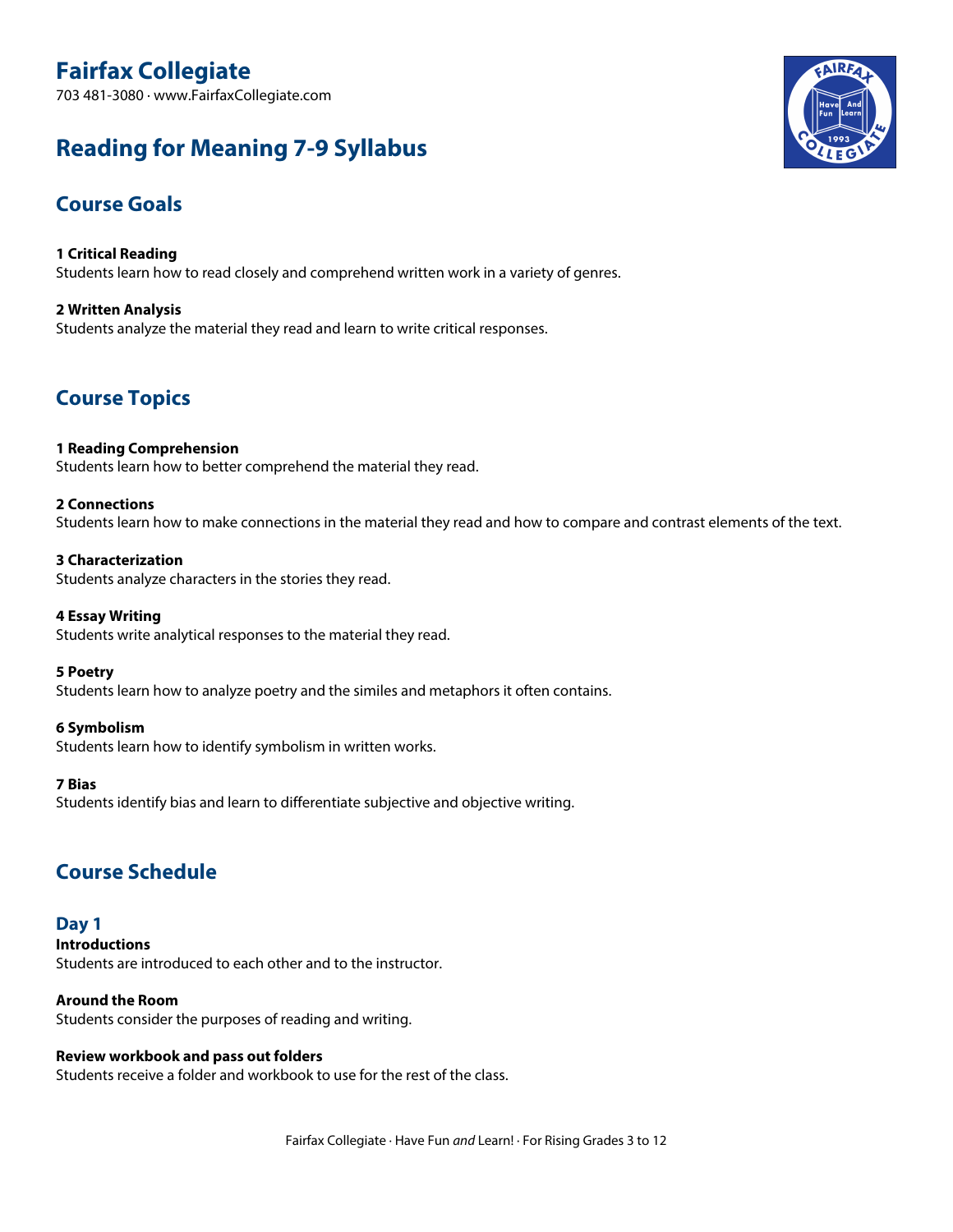## **Building Background Knowledge**

Students discuss the importance of background knowledge when reading texts and the different ways in which they can activate this knowledge.

**Review Frayer Model** Students review the Frayer Model that they completed on a literary genre.

**Anticipation Guide** Students complete an anticipation guide for the short story "All Summer in a Day" by Ray Bradbury.

**"All Summer in a Day"** Students read "All Summer in a Day" together, completing a think aloud.

**Connections: "All Summer in a Day"** Students make connections to "All Summer in a Day."

**Writing Task** Students write to demonstrate their understanding of "All Summer in a Day."

## **Day 2**

**Making Connections: "Charles"** Students make connections before reading a short story.

**Vocabulary in "Charles"** Students identify vocabulary definitions prior to reading.

**Independent Reading: "Charles"** Students read "Charles" by Shirley Jackson and complete comprehension questions.

## **Review and Discuss "Charles"**

Students review the comprehension questions and plot of "Charles."

**Vocabulary Pictures**

Students draw pictures for the vocabulary from "Charles."

**Introduction to Characterization** Students learn to define direct and indirect characterization.

### **Writing Using Characterization**

Students practice writing examples that demonstrate direct and indirect characterization.

#### **Characterization in "Charles"**

Students make indirect characterizations about Laurie/Charles.

#### **"Charles" Essay**

Students write a multi-paragraph composition about "Charles."

## **Review Essays**

Students review the essays they wrote.

**Day 3 Warm Up: Rebus Puzzles** Students complete rebus puzzles.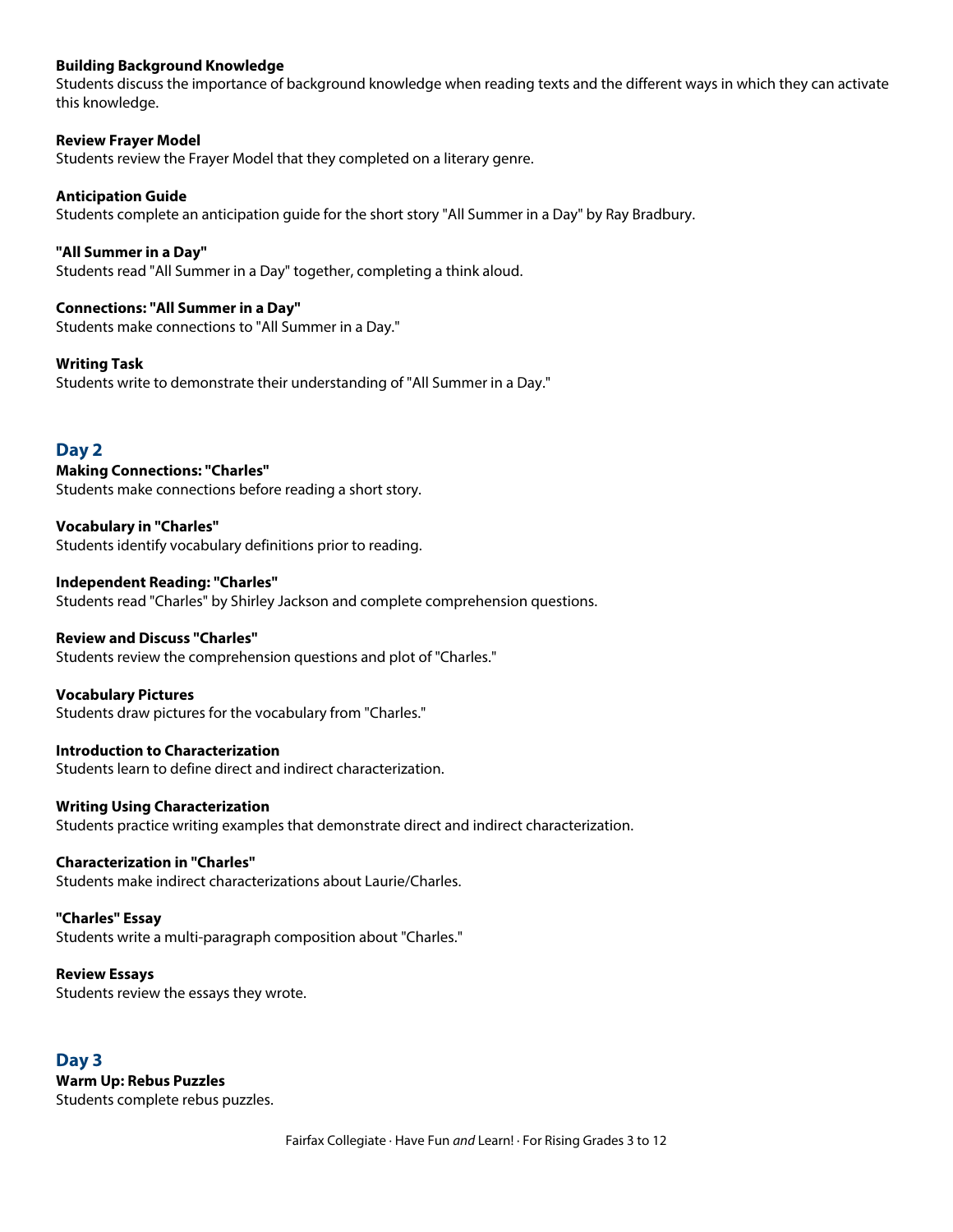#### **Review Essays**

Students look over their essays from the previous day.

**Introduction to Similes and Metaphors** Students review similes and metaphors.

**Finding Similes and Metaphors in Pop Songs** Students identify similes and metaphors in pop songs.

**Simile and Metaphor Analysis in Workbook** Students review examples of similes and metaphors from literature.

**Similes and Metaphors- All Summer in a Day** Students find similes and metaphors in "All Summer in a Day" by Ray Bradbury.

**Extended Metaphor Poetry Reading** Students read three poems and analyze for the extended metaphor in each.

## **Writing About Extended Metaphors**

Students analyze the metaphor in one of the poems.

**Day 4 Warm Up: Rebus Puzzles** Students complete rebus puzzles.

**Compare and Contrast Objects** Students compare and contrast objects that are different.

**Comparing and Contrasting Story Elements** Students discuss the elements of a story that can be compared and contrasted.

**Background: "The Secret Life of Walter Mitty"** Students prepare to read the short story "The Secret Life of Walter Mitty."

**Read "The Secret Life of Walter Mitty"** Students read "The Secret Life of Walter Mitty" and answer comprehension questions.

**Compare and Contrast Graphic Organizers** Students fill in graphic organizers with content from the short story.

## **Writing: "The Secret Life of Walter Mitty"**

Students write a multi-paragraph composition.

**Peer Edit Essays**

Students review each other's essays.

## **Review Essays**

Students review the essays they wrote.

## **Day 5**

## **Warm Up: Word Creation**

Students get their brains moving for the day with a spelling exercise.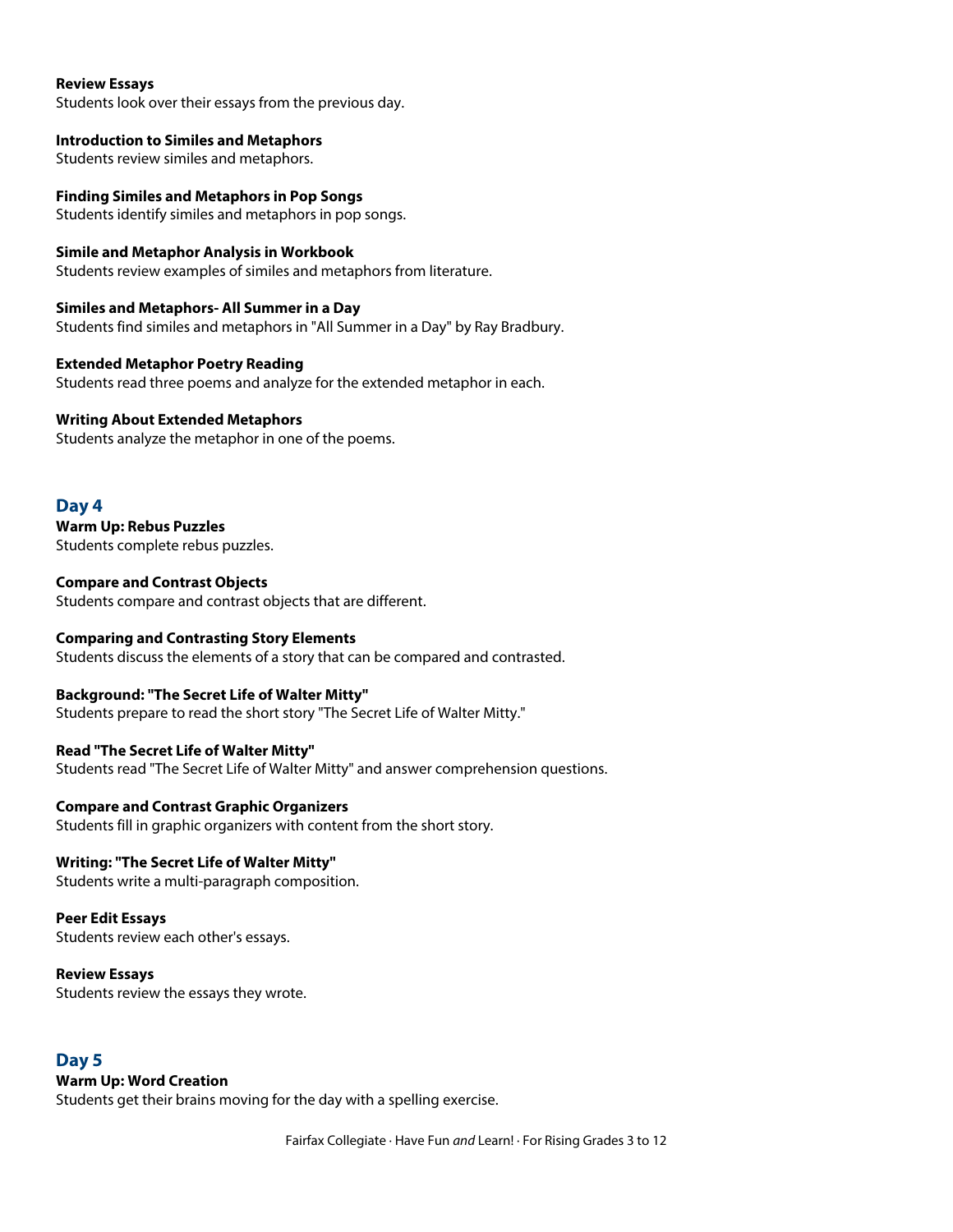## **Introduction to Symbolism**

Students discuss common symbols.

**Writing: Symbols** Students write about a common symbol.

**Symbolism: "Fences"** Students read a short passage and determine the symbolism and its meaning.

**Building Background: "Lamb to the Slaughter"** Students build background knowledge before reading "Lamb to the Slaughter" by Roald Dahl.

**Read Aloud: "Lamb to the Slaughter"** Students practice active reading with "Lamb to the Slaughter."

**Symbolism in "Lamb"** Students understand the symbolism in "Lamb to the Slaughter."

**Characterization - Mary** Students make indirect characterizations about Mary using textual evidence.

**Writing: "Lamb"** Students write a multi-paragraph composition.

## **Day 6**

**Warm Up: Rebus Puzzles** Students complete rebus puzzles.

**Review Essays** Students review the essays they wrote.

**Cause/Effect Practice** Students practice identifying and creating cause-effect relationships.

**Vocabulary: A Sound of Thunder** Students understand vocabulary from the short story "A Sound of Thunder" by Ray Bradbury.

**Cognitive Reading Strategies** Students understand the various types of sentence starters one can use when trying to comprehend text.

**Reading: "A Sound of Thunder"** Students read "A Sound of Thunder" and answer comprehension questions.

**Vocabulary: "The Interlopers"** Students preview vocabulary for upcoming reading.

**Reading: "The Interlopers"** Students read "The Interlopers" by Saki, respond to comprehension questions, and discuss cause-effect relationships in the story.

## **Creative Writing**

Students write an alternate ending or extension to one of the two stories they read today.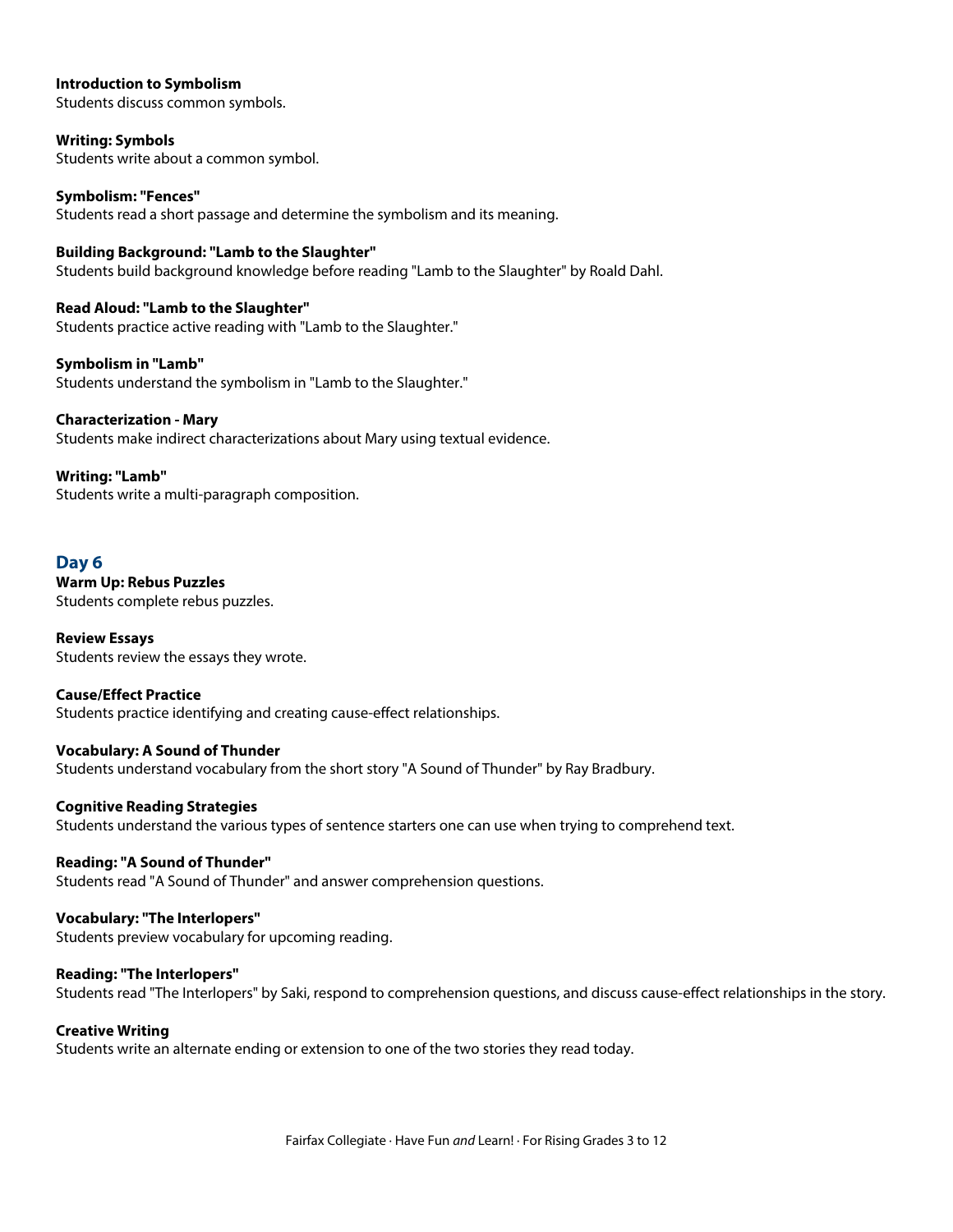## **Day 7**

**Warm Up: Riddles** Students do riddles as an introduction to class.

## **Literature Term Search**

Students define important literary terms for understanding narrative poetry.

#### **Read "Casey at the Bat"** Students read and analyze the narrative poem "Casey at the Bat."

## **"The Odyssey" Vocabulary Preview**

Students preview vocabulary for the upcoming work they will read.

**Read "The Challenge"** Students read "The Challenge."

**Read "Odysseus' Revenge"** Students read the excerpt "Odysseus' Revenge."

## **Review "Odysseus' Revenge"**

Students review this section of "The Odyssey" with the teacher.

**"The Odyssey" Organizer** Students complete the chronological organizer in the workbook.

**Writing- "The Odyssey"** Students write about the climax of these excerpts.

**Review Epic Similes** Students review epic similes from "The Odyssey."

## **Writing: Epic Similes**

Students write to demonstrate understanding of epic similes.

## **Day 8**

## **Warm Up: Word Creation** Students get ready for the day with a spelling exercise.

**Review Essays** Students review the essays they wrote.

## **Introduction to Non-Fiction** Students understand the characteristics of non-fiction and discuss examples.

**Vocabulary Review** Students pre-read vocabulary.

## **Read "Mummies"**

Students read a non-fiction article and analyze for the main idea and supporting details.

## **Fact v. Opinion**

Students understand the difference between a fact and an opinion.

## **Subjective vs. Objective Writing**

Fairfax Collegiate · Have Fun *and* Learn! · For Rising Grades 3 to 12